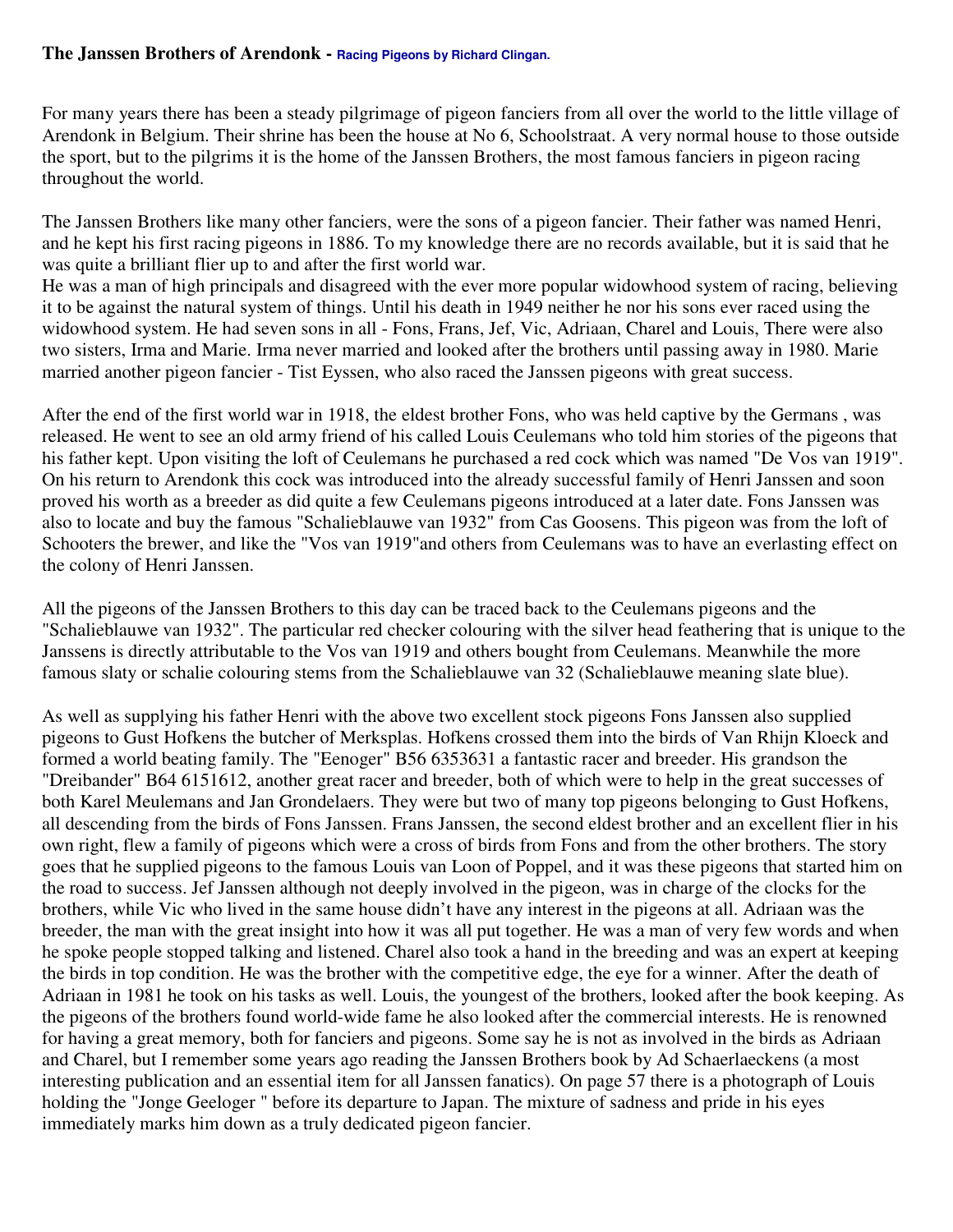At the end of the Second World War the brothers had managed to hold on to 42 pigeons which they had kept hidden in the cellars of the house in Schoolstraat. There is a story that says after the war the brothers gave exactly half of their surviving birds to a certain Albert de Haen of Brussels. De Haen put his pigeons in an aviary and tried to break them to the loft. He lost all 21 pigeons and regretted it all of his life. With the 21 that the brothers kept they were once again to take over total dominance of the sport in their area.

For many year after the war in fact until very recently, those who bought birds from the Janssens were lucky even to get the names or ring numbers of the parents. With the necessity for pedigrees in modern times, the brothers have now made out a simple form with just enough room for the basic breeding information. When the famous Planet Brothers bought their pigeons from the brothers in the late 70's the only information they got was written on the back of the ring card.

So much for the brothers themselves, what about the many winning pigeons they created, many of which are household names today? There is an abundance of great pigeons involved in this family. So, for practical purposed I will limit them to those bred after the end of the second world war. That being the case there is only one starting point and that is B45 411053 the marvellous " Wondervoske van 45". A winner of many first prizes, she was bred from the line of the Schalieblauwe of 32 and Ceulemans Vos van 26. One cannot mention Wondervoske without in the same breath mentioning another all time great. The fabulous "Blauwe van 48" also bred from the line of the Schalieblauwe of 32. The blood of these two great birds runs through all of the Janssen pigeons of today. There are and have been many debates as to which was the greater of the two, but I prefer to think of them as both being of equal merit.

The great producer , the "Bange van 51", B51 6117447 was bred from the "Voske van 49" and "Viteske". The Voske of 49 was from Wondervoske when paired to the Lichte Witoger of 46 (light cheque white eye). This Bange of 51 was to breed a dynasty of top class racers and breeders, and his bloodlines even generations ahead are most sought after today. His most famous son, and in the opinion of many Janssen connoisseurs, the best breeder of all was the" Bange van 59". His dam was the "Licht van Schoon Licht", a daughter of - not surprisingly, the Blue of 48 when paired to the great Schoon Licht of 51, another super breeder. No matter which of the brothers pigeons you care to look at, they are all bred with so much quality in depth.

In the bloodlines of the pigeons covered in the next few paragraphs, the Bange (pronounce Bang-eh and meaning nervous) of 51 and 59 are all important. The "Oude Geeloger van 67" (Old yellow eye of 67) B67 6282027, a fantastic racer with 15 first prizes to his credit. Like others he was also a crack breeder. His sire was a grandson of Bange van 51, his dam a grand daughter of the Blue of 48 and Schoon Licht van 51. This Geeloger of 67 was to sire many great racers including the famous "Geeloger van 74" B74 6696296. In this period at the end of the 60's the Janssens were unbeatable, and the birds that made them so like the Geeloger van 67, each deserve a chapter to themselves.

One of the most interesting of the Janssen pigeons was the "Oude Witoger van 65". Interesting, not because of his 10 first prizes, but because unlike the rest of the family, he was the result of a cross. The only cross that the brothers introduced since the war. He was a full brother of the "Licht van 67" and the "Geschelpte van 62" B62 6130361 (both will crop up later). His sire was B60 1000863. You will notice that this is not a Janssen ring number. This bird came direct from Viktor Fabry. The story goes that Viktor Fabry purchased a son of the Blue van 48 from the Janssens. This bird, known as the "Trage" B52 6384936 did so well for him that in return he gave the brothers a cock from him, when he was paired to the daughter (B59 1005026) of his best racing cock. This cock had won over two million B.Frs and was named "Porthos" B50 1195569. Porthos in turn was from "De Franck" B44 306686 winner of first provincial Angouleme and "Heroine" B47 306686 winner of first national St Vincent. This is getting quite complicated, but please bear with me. The dam of B59 1005026 was pure Jos Van den Bosch of Berlaar, known as the "Jonge Prinses" B57 6327825 and was a daughter of the "Prinses van 56", none other that a full sister to the famous "Zuster Prinses" B61 6643537 who was the dam of Karel Meulemans "Oude van den Bosch" B67 6729926 the sire of the world famous "Stamkopple". Even with these illustrious bloodlines behind him this gift pigeon from Fabry was put on the road and raced, gaining quite a few firsts. He became known as the "Halve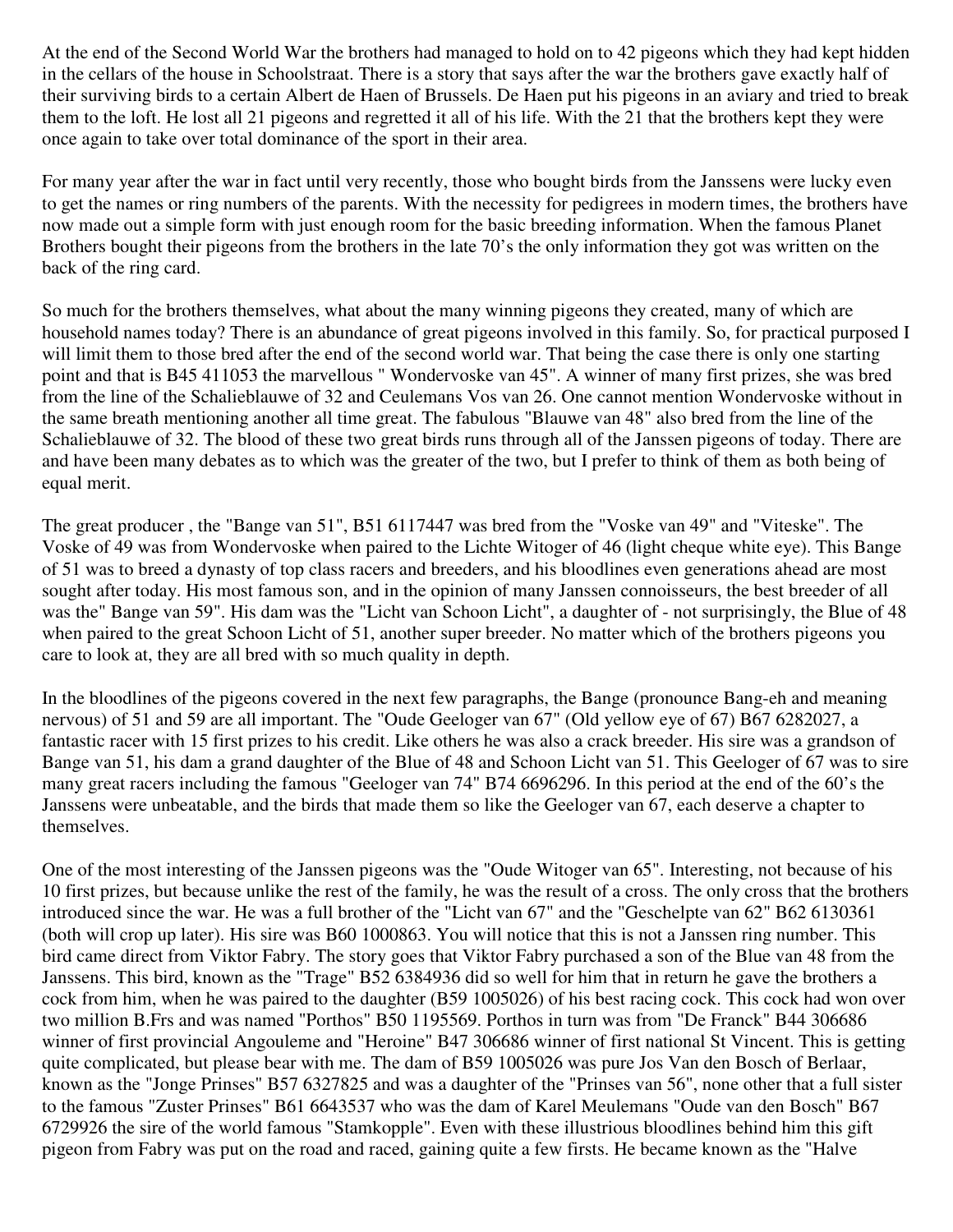Fabry", and was paired to Schoon Licht van 61 B61 65000825, a daughter of the Bange van 59. They produced the Oude Witoger and many more excellent pigeons.

The most famous of them all, probably the most well known racing pigeon in the world - B67 6282031, the Janssen brothers famous "Oude Merckx van 67" named after the famous Belgian cyclist Eddy Merckx. Oude Merckx was the winner of 21 first prizes throughout his career. He was sired by "Donkere Stier " B63 6510753, a son of De Stier van 55 out of the Bange van 51 when paired to the Blauwke van 54 (15 x 1st's) from once again the Blue of 48. The dam of Donkere Stier (dark cheque bull) was the Geschelpte van 62, B62 6130361, a full sister of Oude Witoger of 65. The dam of Merckx was Het Kleintje (the small one) B65 6524603. She was from the Bange van 59 and a grand daughter of Bange van 51 when paired to the same Blauwke van 54. Virtually every line of this famous pedigree leads back to Wondervoske van 45 and Schalieblauwe van 32. Merckx is as well known for his superb breeding record as for his race results. He was the sire of "Jonge Merckx" B70 6243257 the winner of 15 first prizes and also a tremendous breeder. The "019" B73 6736019 winner of 18 first prizes and one of Janssens fastest racers and his brother "Velo" B73 6108765. So named as he won a bicycle for the brothers. Later on as the story of these wonderful Janssen pigeons unfolds, the true breeding value of the Merckx will be revealed.

One of the fastest of all the brothers pigeons which descends from both Oude Merckx and Oude Witoger was B73 6276400 " The Oude Raket" (the old rocket) or Raketman. A winner of 10 firsts, and like his predecessor an exceptional breeder. The Raket is a direct son of Oude Witoger van 65 when paired to the Goei Dulfke van 72 (the good hen) B72 6112590. Now why with all these exceptional pigeons would the brothers call a bird the good hen? Well, she was a daughter of the above mentioned Young merckx, she was a winner of many first prizes, but above all she was amongst their very best ever breeders. Along with the Oude Raket this pairing produced the'Marietje' of Jos van Limpt better known as De Klak (the cap). Klak mated her to the "Dikke van de 20" (the fat one from the 20) and they formed a superb breeding couple. The Oude Raket was paired with a hen from Scherpe van 68 B68 6178123 and a sister of 019, she was called the Donker Duivin van de Scherpen B75 6100335 , this mating bred many successful offspring including the great racer and breeder Jonge Raket B76 6121297 a winner of 17 prizes.

In the Janssen family there are so many top class pigeons that it would be impossible to mention them all. I will include a few names that immediately spring to mind. The 'Goed Jaarling' B76 6112572 a super racer, bred from the Blauwe van 69 B69 6054535 and a half sister of Merckx, the Duivin van de Stier B71 6103457. Het Veldduifje B80 6307760 (the field hen) if it was not for her habit of going to the fields she could have been one of their best ever racing hens ,after all she was a grand daughter of the Blue of 69 and Donkere Stier. The Schouwman (chimney man) B76 6371905 from a full brother of the 019. The Bange van 67 one of the last sons of the Bange van 51 and also a fantastic breeder. I have covered a few of the many great birds of the Janssen brothers so far, but the question one must ask is, what happened to the birds the brothers sold and how did they per for others? Before going any further I believe it is essential to give a brief description of the typical Janssen,they are mostly blues and cheques, very occasionally a white flight or two crops up any more is a rare occurance. The reds in the lofts of the brothers are very few in number as are the schalies, but every year some are hatched. In body they are powerful at the shoulder, medium in size as well as in depth of keel. They are well muscled and any I have handled have an abundance of silky feathers. As regards the eyes they are mostly white with the odd yellow one as well (apologies here as I know nothing about eyes or eye sign). One thing they all have in common is their good looks and very streamlined intelligent heads. When these birds got into the hands of other breeders, because of differing methods of breeding from brothers some of the checks became darker, and the size of the pigeons became less uniform. As is said in Europe they lost their 'Made in Arendonk' look. However that certainly did not put a stop to the fantastic success that the strain had achieved in the hands of others.

It was my intention to go into some detail of a few of the many fanciers who obtained the Janssen pigeons and how they fared with them. On second thoughts it seems to me that a better idea would be to go through some of the pigeons whose children and grand children have actually been imported into this country. I know that some fanciers have already had success with offspring from these imports and I am more than confident that if used correctly much more success is yet to come from this fantastic strain of pigeons.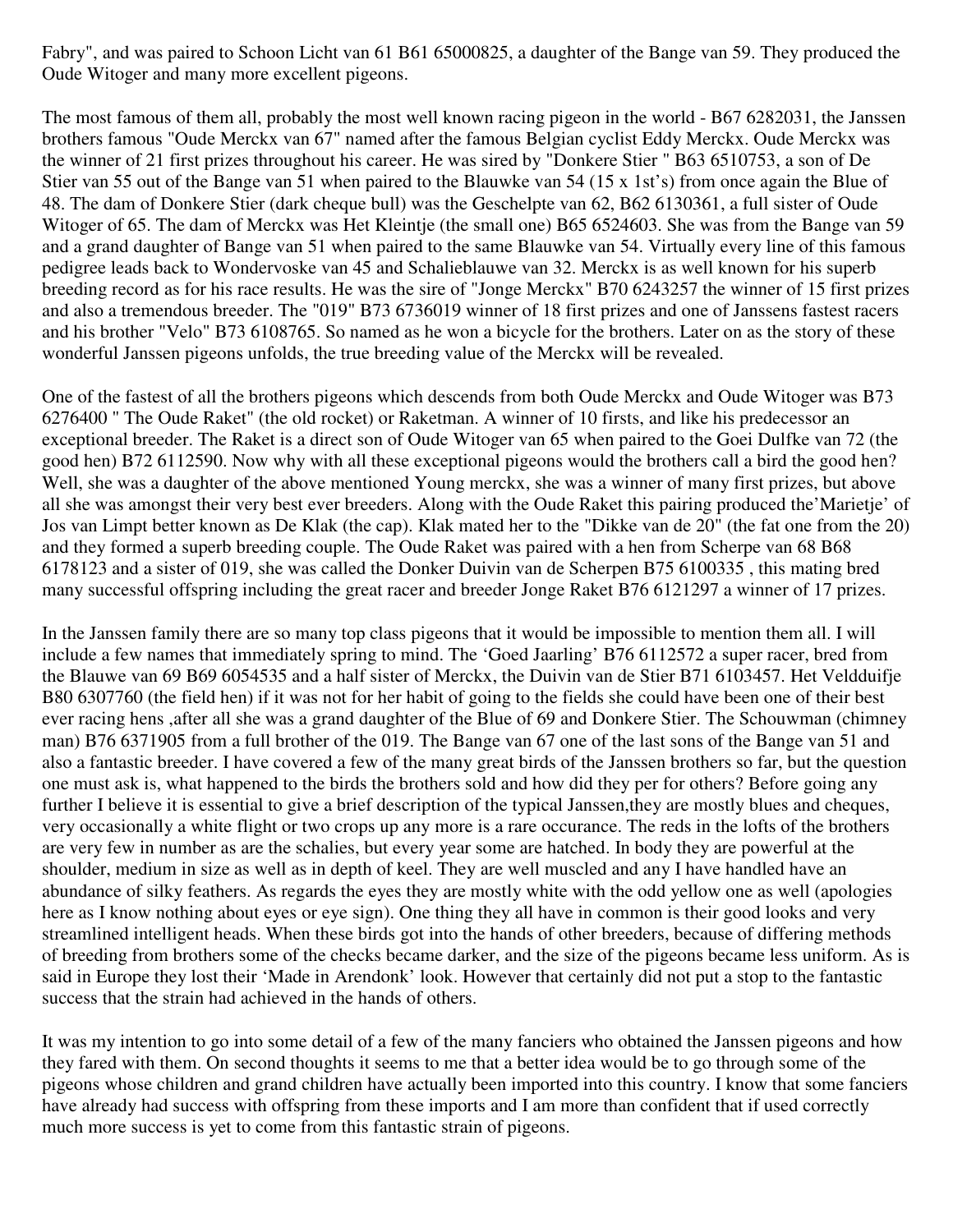To me the first and most obvious of the exporters to start with is Hans Eijerkamp, the great Dutch champion and owner of the Ponderosa Greenfield Stud. This, by the way is not a commercial break, but through my close association with Tony Hayne of Ponderosa U.K. I have had access to the pigeons and information on them in both U.K. and Holland.

Mr Eijerkamp bred some of his great champions and bought in others. With this in mind I will also try to cover some of the excellent fanciers from whom he bought these great champions as well as the champions that were made by his Janssen pigeons, the pedigrees of some I will try to trace back to the source. You, the reader, will then see what I can only describe as a jigsaw puzzle coming together, with all the pieces taking their rightful place. This has been the result of years of information gathering and I beg your forgiveness if the odd fact is not as accurate as it should be.

Among the first pigeons Hans Eijerkamp obtained form the brothers was a son of the Bange of 51 when paired to a daughter of Schoon Lichte van 51. He called this cock the Bange of 64 B64 6639792. From this cock when paired to a sister of the 200 he bred his Olympiade Bange NL67 1328552. This Olympiade Bange won over 50 prizes at the top level including many firsts. He represented Holland at the pigeon Olympiade in Brussels, he then paired Olympiade Bange to a daughter of the 41 of Thei Hartogs of Brunssum. This resulted in another crack, the Jonge Bange NL75 284002. This Jonge Bange was yet again a great breeder as well as winning 7 first prizes. In 1973 he bought from the brothers a nest pair from the Old Merckx of 67 and the Schone Duivin. They were both hens and full sisters of the famous 019. Both were fantastic breeders and their blood still flows in the champions of today. Their ring numbers being B73 6773092 and 6773093. All the above pigeons are in the pedigrees of some of the Janssen imports, showing Hans Eijerkamps determination to continue breeding quality in depth as the brother have done for many years.

Very pleased with the success of his Janssens, Hans went on to purchase the 05 NL77 476105 and all his brothers and sisters from Bert Camphuis. In the hands of Camphuis this 05 had won the title of best middle distance flier and 3rd ace pigeon of all Holland in 1981, winning 9 first prizes. Hans Eijerkamp then bought NL83 1774007 from the same source. This pigeon was of course the famous James Bond 007. The best middle distance pigeon of Holland in 1984. It is no coincidence that the Bond was bred from a sister of the 05. The bloodlines of these two birds are very similar. If we can take the 05 and the dam of Bond first, both being full blood relatives. Their breeding is based on the classic principle of dividing the family into two or even three distinct groupings, inbreeding them (not too closely) and then crossing them together. Their sire was rung NL74 1262495 and was bred by Freek Romein of Twello from Vos den Bijter B69 6322235 and Schone Vos B72 6365783. Both birds being bred by Albert van de Flaes of Ravels, very near to Arendonk. Once again I have the strange feeling that this is going to get complicated, so I think it appropriate that I move on to a separate chapter to cover them.

I will deal with the Bijter first. His sire was B68 6401330 the Goed Mallie(cheque)of 68,a son of the very famous Blauwe van Lier B62 6108600,a winner of 20 first prizes. As can be expected this Blauwe van Lier was a grandson of the Blue of 48. The dam of Bijter can be traced back through the Dikke Vos van 64 to Wondervoske,straight to the old family of Ceulemans. Schone Vos also has bloodlines going back to the Wondervoske. This pair when in the hands of Freek Romein bred a dynasty of race winners and breeders of winners. De Rode Appie, De Rode Vechter,De Rode Duivin along with their offspring Zoon Appie, winner of 13 firsts, De Rode 69 and his 3 first prize winning brothers as well as many more.Also in this illustrious company I should mention the fantastic Helle Vos NL78 814983 of Gerhard Schlepphorst. Bred by the late Wout Smeulders of Neunen from a son of the Rode Appie. This loft has bred so many top racers and breeders using the blood of the famous Rode Vossen of Freek Romein. It could be said that in Holland the lofts of Smeulders were a source of top winning bloodlines for many of the best flyers in the country.

On the dams side (of 05 and Annie the dam of Bond) all lines go back to the Bange of 51.Her sire was Smeulders renouned 612(De Goede 12) winner of many firsts, a son of the Olympiade 08 and the Schallie van 58 who left the loft of the brothers as an egg out of the nest of the Bange of 51.Her dam is the 626,a daughter of the same Schalie van 58 when paired to a cock of the line of Jos Klaks Vechter of 57(fighter). Bearing in mind that the Olympiade 08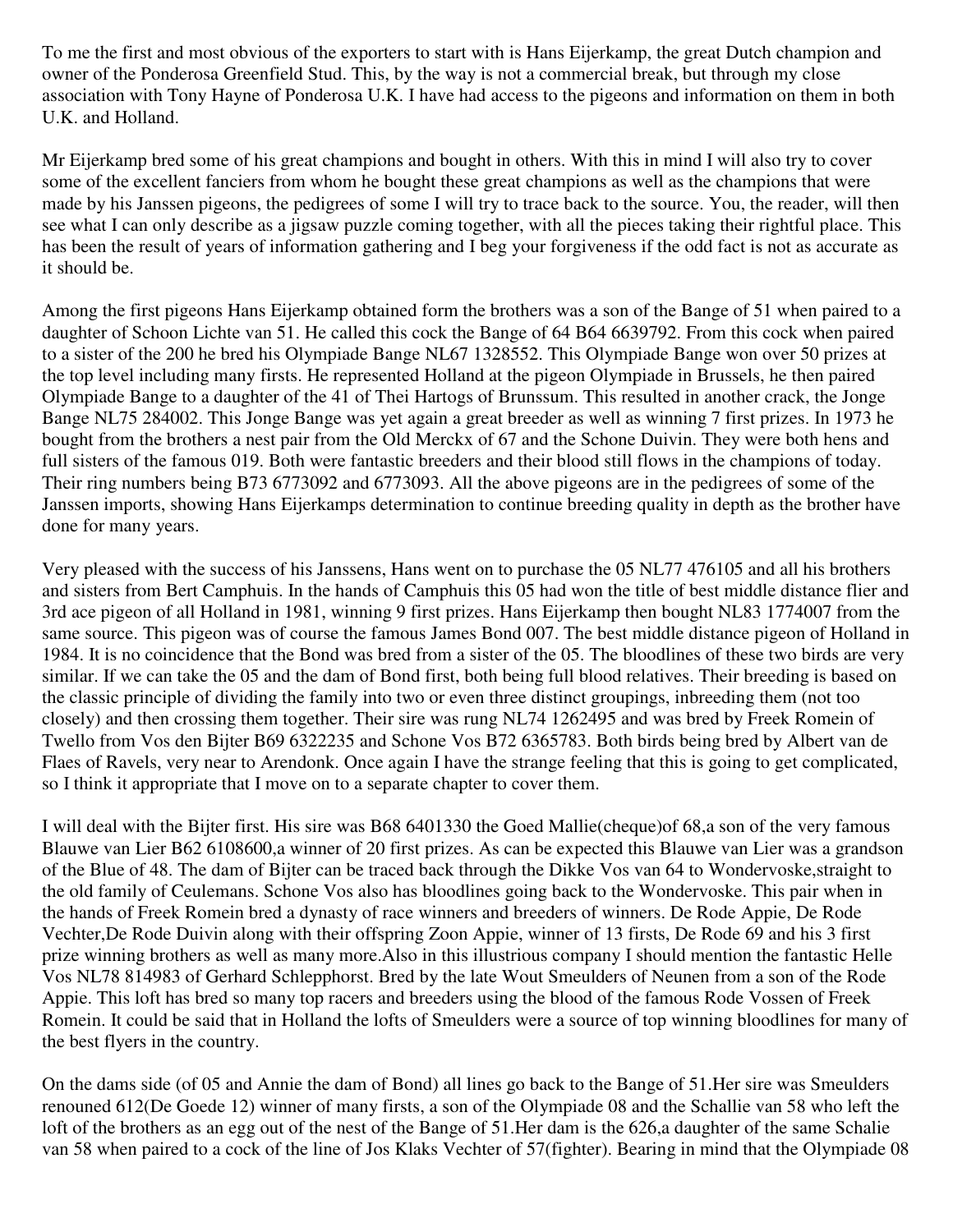is also directly related to the Bange of 51(if you can possibly make any sense out of the above )it then becomes clear just how inbred this hen was. It can be seen that in the case of the 05 ,along with his brothers and sisters, the strain was effectively split, inbred and then crossed. By doing this a certain amount of heterosis (hybrid vigour)is developed and of course this is one of the most necessary ingredients needed to win on the widowhood system on which these birds are flown. To step backwards for a minute, the Olympiade 08 was a winner of many firsts(I don't know exactly how many)his fraternal half brother the Kanon NL67 766379 won in his career 20 first prizes and also represented Holland at the pigeon Olympiade. Their common sire being a grandson of the Bange of 51.

Virtually the same goes for 007 James Bond. His dam being Annie the sister of 05. She was in this case paired to a cock that was a double grandson of Smeulders famous 531. In the opinion of many the biggest winning Janssen of all time.15 first prizes and 87 other prizes ,all in the high numbers. The breeding of this 531 is not accurately known beyond his parents but it is commonly known that he contains the best blood lines of Jos Klaks pre war purchases from the brothers. The 531 ended his days in Gerhard Schlepphorst's lofts in Langenburg along with many other European champions.

Let us now go to England. The year is 1984 and a "then" little known Welsh fancier called Alun Maull, hoping to improve on his racing performances attended the first sale that was held by Hans Eijerkamp in the U.K. It so happened that this sale was organised by a certain Tony Hayne, the present manager of Ponderosa U.K. At this sale Alun bought 11 pigeons in all. Each and every one bred 1st Fed winners for him. I would like to mention just a few, so that you the reader can judge for yourself the quality of the bloodlines available at that time. They were a direct youngster of Bange van 64, grand children of Jonge Merckx,the 019 etc. The most famous of the birds from that sale and the most relevant to Australian readers were a son from a brother of 019, a grandson of Bange van 51, a daughter of the Kaaskop of 64 and a grand daughter of the Supercrack. In order to deal with these last four pigeons properly and with due respect one would need to write a book. Since room does not permit that, the basic breeding will have to suffice.

The first mentioned was from a full brother of the 019 when paired to a grand daughter of Janssens Schoon Licht van 51 B51 6463692. This cock was known as the Old Merckx cock and was numbered NL77 607915. The second was from a double grandson of the Vechter of 57 (not the same as that of Jos Klak) a direct son of the Blue of 48. His dam was a daughter of the Bange van 51 when paired to the Geschelpte van 62 B62 6130361 a full sister of Oude Witoger. This cock was called the Dikke Blue by one and all, even though he was a dark cheque, an unusual colour for a Janssen pigeon. This can be explained by the fact that one of his grand dams was a daughter of the Oude Donkere of 59 a very dark pigeon. This dark colouring as I have already stated is unusual in a Janssen, and in this particular cock it is very dominant with the same colour coming out many generations later. The first of the hens was from the Kaaskop of 64 when paired to a daughter of Merckx, a full sister of the 019. She was B73 677093 one of the nest pair bought from the Janssens. This little chequer hen was just like her dam 093 and was simply known as the Kaaskop hen. The last and most famous of all was from a grandson of Schoon Licht of 51 NL67 692657 a winner of 40 top prizes. He was paired to a hen that was out of a sister of the 019 and the Supercrack, grandson of the Blue of 48 and a winner of 29 1st prizes. This last pigeon was called Marilyn. To date she has at least 60 Fed and Combine winners from her line, including Grenville Evans 500 mile winner in the V.H.A. Her offspring are such that they don't only win for fanciers, they win in spite of them. The name Marilyn is at present on the lips of virtually every serious Janssen enthusiast in the U.K. and elsewhere. She is very closely related to the above three birds and when paired to both of the cocks bred winners in just about every nest. The magic of Marilyn is that not only did she breed winners but her children and grand children did the same with tremendous regularity. They were a line of pigeons that won in all classes of competition from sprints to over 600 miles. My good friend, and in my opinion one of the best exponents of the widowhood system in the U.K.,Rex Doe of Cornwall has always said that Alun Maull was the best all round fancier in Britain. That being the case, Marilyn certainly helped to put him there.

When the above 4 birds were showing signs of their age Alun very kindly gave them to Tony Hayne to stay their last days at Ponderosa U.K. Their offspring were priceless and could only be bought for large sums of money, if at all. To the best of my knowledge there are only five of them here in Australia. In my time in Northern Ireland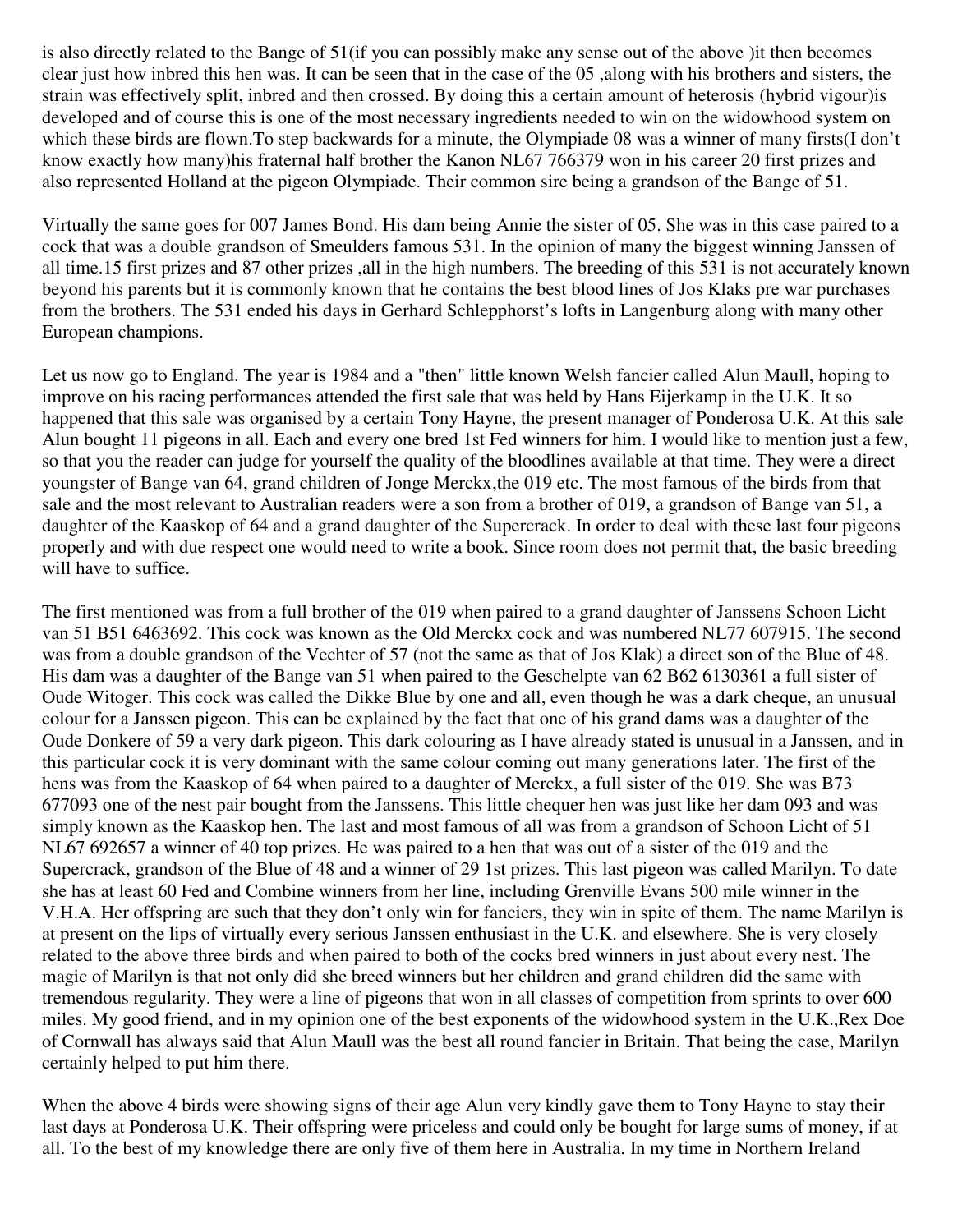before emigrating, the bulk of Ponderosa stock coming into the country passed through my hands. Because of my close association with Tony Hayne, I was privileged to own stock off all the above, which under normal circumstances I would never have been able to afford. I well remember the last time I saw Marilyn, she was sitting on a window ledge perch in the back loft (the one where the visitors don't go) along with her daughter by the Dikke Blue GB88C13799 who was her spitting image. Now having handled 05, Stamvater, James Bond, Peter Pau and many others this old 77 hen beats them all. Over 60 1st Fed and Combine winners from her line. All of them in the big races and these are only the winners that are known of. She has what is known as the strength of the Janssen blood in her veins, and as with many other top Janssen pigeons their offspring produce winners for many generations. Many people here have asked me if the results gained by the Marilyn line are fair dinkum. Well for those of you who have not asked yet, yes they are, without a doubt, all of them.

The latest attraction at Ponderosa is the Bourges NL88 1222190. I first saw him in a pen by himself at the Greenfield stud in Holland, when I, along with John Hofman of Ponderosa Australia were on a visit there in 1991. At that time all I can remember was a little slate cock looking very much alone and miserable. He has since turned out to be, in the words of Tony Hayne "the hottest thing as Ponderosa since sliced bread". When one looks at his breeding, on the dam's side. She is a daughter of the Bond when paired to a grand daughter of Bange of 64. The exciting thing to me is that his sire is a son of the Supercrack and a sister of the 019. This makes Bourges a first cousin to Marilyn.

Another pigeon of note to have sons and daughters in Australia is Boniek NL81 1005994.He, like the 05 and Bond is direct from the lofts of Bert Camphius. He is inbred to the lines of the 33 a winner of 11 first prizes, and is the grandsire of a Welsh National winner. Underestimated by many, but in my own humble opinion one of the best pairs ever to breed at Ponderosa U.K. and have youngsters out here were known to me simply as Pair 5 in the 1988 Blue Book. The cock was Raket 2, bred from two direct Janssens. His sire was a grandson of the Raketman and his dam a sister of the Good Yearling. The hen of this pair was a sister of the Bredacock, bred from a grandson of Romein's red fox pair and a sister of the Bond. Some fantastic breeding birds were produced from this pair.

Finally there is another direct Camphuis, the Wonderboy 05, NL88 2854505, 2nd ace pigeon of Holland and containing the blood of Smeulders 531,Verbarts 46 and the 05. Three of the biggest winners in European pigeon racing. All with pedigrees going back to the lofts at Schoolstraat, Arendonk. It may be of interest to Jos Klak fans that the 46 was a direct son of Klak's famous pairing of the Vechter (fighter) NL57 400174 and Witpenneke NL57 796196. One of the most successful Janssen pairings of all time.

Now on to the imports to Australia from L.P.W. Where better to start than the great Stamvater NL76 357147. Bred by Von Gorn of Tijlburg in Holland. If one is to study his breeding, it can be seen that the original breeder had him in mind for the stock loft all along. His sire was from the Bange of 59 and a daughter of the Oude Vos B67 6282030. The dam of Stamvater is B72 224836 from a daughter of the Oude Vos when paired to a son of the Bange of 59. Being highly inbred to the two lines of the Oude Vos and the Bange of 59 this cock would produce considerable hybrid vigour in the cross, and even within his own strain. That's exactly what he did, breeding a string of winners for Valentine Muller. Of course he did not do it entirely on his own.Val Muller was an excellent flier in his own right. Stamvater was purchased by Mr Maserella at Mullers sale in 1985, along with virtually every other bird of note that was up for auction.

In 1975 Mr. Maserella went to the brothers and bought birds directly from them. Of these, three of the most noteworthy were Arjaan B71 6103507, his nest hen Irma B71 6103521 and Firske B74 6696301. A lot of winners were bred from the direct Janssens, but the above three pigeons bred more than their fare share of them. Arjaan was a son of the Grote Geschelpte van 64 (the big cheque of 64) when paired to a daughter of the Bange of 59. Irma was from the Late Licht of 63 and a daughter of the Dikke Witoger (fat white eye). Firske was from the Oude Witoger of 65 and the Goei Duifke (the best daughter of the Young Merckx) ,which makes him a full brother to the famous Raketman. Like all direct Janssens they have quality in depth, and as in the case of Louella, that quality came out even generations later with winners galore being reported from the above pigeons. I cannot leave the direct birds without a mention of the fabulous Le Bon Reproducteur and his hen Madame Pompadeur. This cock, bred by the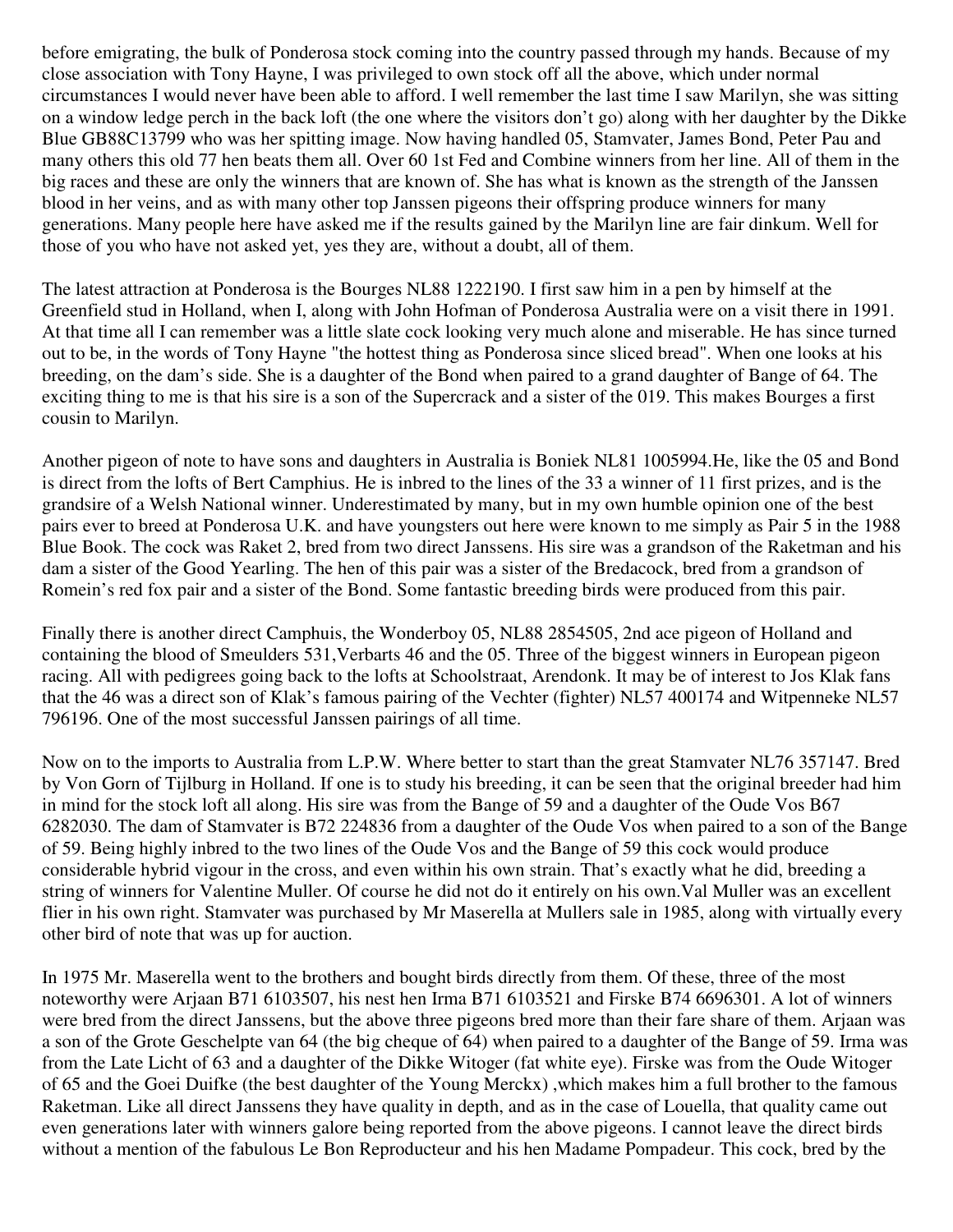Brothers, had already served its time in the stock loft of the famous Maurice Verheye, where it already had left its mark. Many of Verheyes champion racers had its blood coursing in their veins. I'm sure many of you already know of the outstanding quality of the Verheye birds, their ancestry coming from the early Desmet Matthijs with a fare share of Janssen thrown in as well.

Other great Janssens owned by L.P.W. and imported into Australia are the Andre Berte pigeons, of all the Louella birds these are my favourites. Beautifully balanced pigeons with extreme good looks and a mass of silky feathers. These pigeons managed to retain a bit of keel, where so many breeders today seem to want to breed shallow keeled birds. Its not surprising that Andre did so well at the pigeon Olympiades with them. Regardless of their looks they were great breeders and produced many prize winners.

The great Sheer Elegance was the best known of them but her brother Sheer Excellence and a sister with no name GB85V53723 were also of great stock value. The latter was a special hen especially when paired to the direct Berte cock B79 6673406 a grandson of Facteur. A really magical pair. I once owned a brother to Sheer Elegance he was rung GB80V84033 and was quite a good pigeon, but the best I had apart from a cock of the last mentioned pair was GB80V84027. An incredible breeder of winners. I called him Browns cock as he was purchased from a certain Alan Brown of Dundonald in Northern Ireland. An excellent flier who had amassed a great number of open and section wins with his progeny. Including one son that won the NIPA section 8 times .

John and Gary Squibb alias the Planet Brothers need no introduction. Their fabulous Van Loons and direct Janssens have done that for them all over the world. I have no idea which of their Janssens were imported here, all I do know is that they got the very best from Arendonk including a couple of daughters of the 019 which have bred exceptionally well for them.

Possibly two of the biggest misconceptions in the fancy are that all Janssens have white eyes and that they are only short distance pigeons. Both are entirely untrue. The Janssens have always bred birds with both white and yellow eyes, and on some occasions other colours as well. As regards the short distances, they most likely have this reputation as the Brothers only put them in the short races because they were too valuable to them. When they left the lofts at Arendonk they were put to all distances and have won at them all both pure and crossed.

Many great fanciers have used them as a cross to speed up their existing family. Names such as Felix Pauwels, Karel Meulemans, Jan Grondelaers, Staf Van Reet, Raoul and Xavier Verstraete, Jos and Philip Herbots, Maurice Verheye, Dr.Piet Linssen, Jacques Tournier and Louis Van Loon to name a few. For the longer distances many men have also found them of great use, men such as Gerard and Michael Van Hee, Viktor Fabry, even the great Marcel Braakhuis is not above using a dash of Janssen in his family of long distance racers. In Australia we have my friend Grenville Evans winning at 500 miles with a pure Janssen, 500 miles is definitely no sprint in my opinion.

Janssens are without a doubt the number one crossing pigeon available today. They are very inbred, and one really needs to see an extended pedigree to appreciate this. Most of the top fliers in Europe with pure Janssens try as near as possible to copy the breeding methods of the Brothers. By doing this they can still breed birds that are true to type, both in looks and in racing. There are many top fliers who are in the prizes each week with their Janssens. As far as crossing is concerned, they cross well with just about anything. The purer and more inbred the strain the better they cross. Probably the most favoured cross is with the Meulemans but they do very well with the Aardens, Linssens and Desmet Matthijs. This is why the pigeons of the Janssen brothers have found universal acclaim. Not particularly because of the success gained by the Brothers themselves, but by success gained by the many thousands of fanciers all over the world with their pigeons.

I believe that a great debt of gratitude is owed to these little men from Arendonk by the many people who have had so much pleasure flying their fantastic pigeons and winning with them.